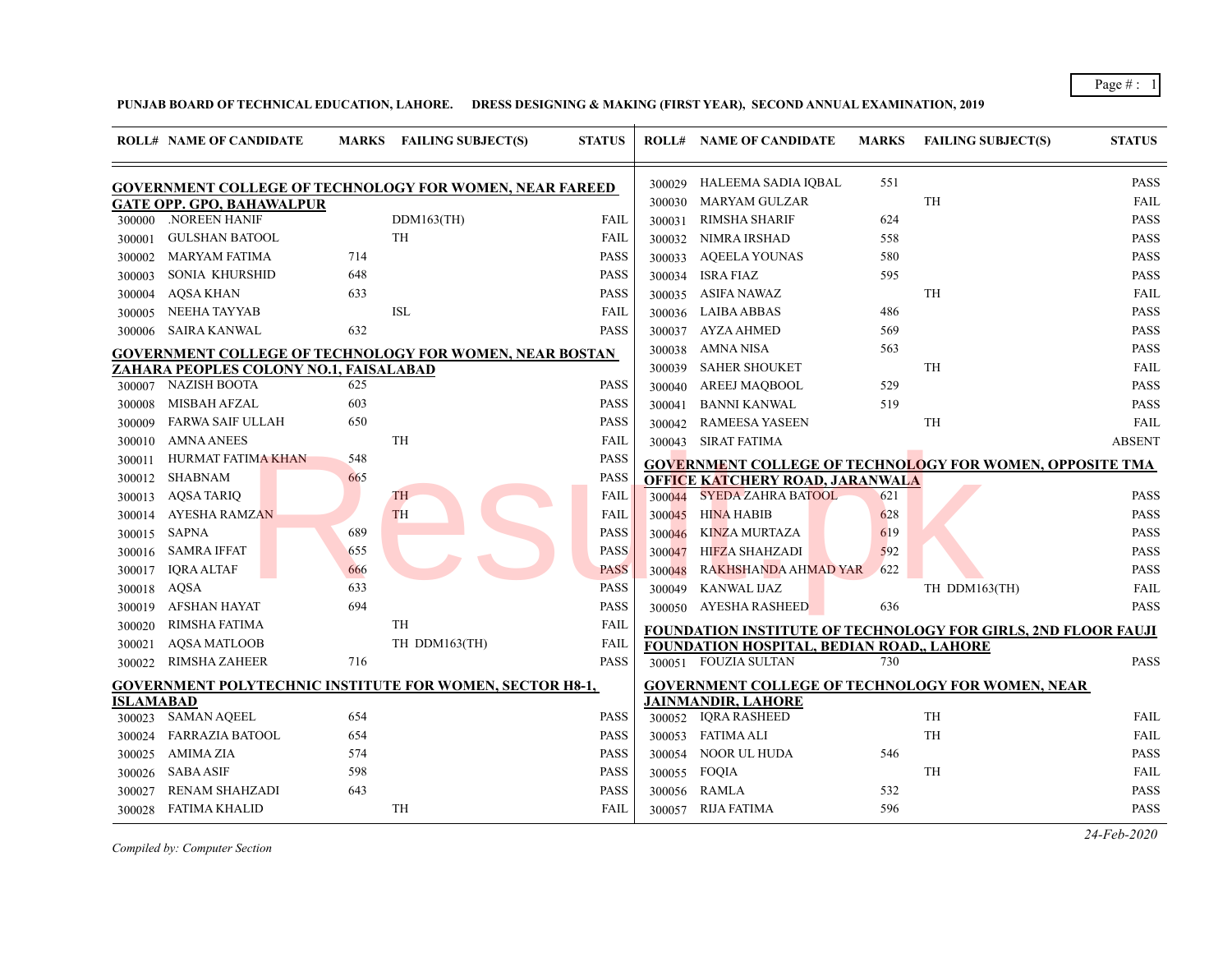Page # : 2

**PUNJAB BOARD OF TECHNICAL EDUCATION, LAHORE. DRESS DESIGNING & MAKING (FIRST YEAR), SECOND ANNUAL EXAMINATION, 2019**

|        | <b>ROLL# NAME OF CANDIDATE</b> |     | MARKS FAILING SUBJECT(S)                                    | <b>STATUS</b> |        | <b>ROLL# NAME OF CANDIDATE</b> | <b>MARKS</b> | <b>FAILING SUBJECT(S)</b>                                       | <b>STATUS</b> |
|--------|--------------------------------|-----|-------------------------------------------------------------|---------------|--------|--------------------------------|--------------|-----------------------------------------------------------------|---------------|
|        | 300058 ALISHBA                 | 713 |                                                             | <b>PASS</b>   | 300091 | <b>FARIA ZAHOOR</b>            | 618          |                                                                 | <b>PASS</b>   |
| 300059 | <b>FARHEEN</b>                 | 598 |                                                             | <b>PASS</b>   | 300092 | <b>ISHRAT PARVEEN</b>          | 670          |                                                                 | PASS          |
| 300060 | <b>SONIA ANWAR</b>             | 643 |                                                             | <b>PASS</b>   | 300093 | <b>RABIA NAEEM</b>             | 681          |                                                                 | PASS          |
| 300061 | <b>ANOSHA SHOAIB</b>           |     | $DDM163$ (TH)                                               | FAIL          | 300094 | <b>ZUHRA NOREEN</b>            | 641          |                                                                 | <b>PASS</b>   |
| 300062 | <b>MEHAK</b>                   | 584 |                                                             | <b>PASS</b>   | 300095 | <b>SAADIA NOUREEN</b>          | 618          |                                                                 | <b>PASS</b>   |
| 300063 | SYEDA BAREERA ZAIDI            |     | $DDM163$ (TH)                                               | FAIL          | 300096 | <b>SAMREENA BIBI</b>           | 611          |                                                                 | <b>PASS</b>   |
| 300064 | <b>BISMA</b>                   |     | <b>TH</b>                                                   | FAIL          | 300097 | <b>RABIA BANO</b>              | 599          |                                                                 | <b>PASS</b>   |
| 300065 | <b>MARIA KAMRAN</b>            | 583 |                                                             | <b>PASS</b>   | 300098 | <b>ZAINAB GULL</b>             | 704          |                                                                 | <b>PASS</b>   |
| 300066 | <b>NATASHA</b>                 |     | TH                                                          | <b>FAIL</b>   | 300099 | <b>AFSHAN SAEED</b>            | 616          |                                                                 | <b>PASS</b>   |
| 300067 | <b>AMNA FARYAD</b>             |     |                                                             | <b>ABSENT</b> | 300100 | <b>NOREEN ZAHRA</b>            | 638          |                                                                 | <b>PASS</b>   |
| 300068 | <b>RUBAB MUREED</b>            | 665 |                                                             | <b>PASS</b>   | 300101 | <b>AISHA BIBI</b>              | 650          |                                                                 | <b>PASS</b>   |
| 300069 | <b>SUMBAL</b>                  |     | TH                                                          | FAIL          | 300102 | <b>ANSA ARIF</b>               | 608          |                                                                 | <b>PASS</b>   |
| 300070 | <b>FIZA QASIM</b>              | 584 |                                                             | <b>PASS</b>   | 300103 | UMAYA SALEEM                   | 669          |                                                                 | <b>PASS</b>   |
| 300071 | <b>SABA</b>                    | 566 |                                                             | <b>PASS</b>   |        |                                |              | <b>GOVERNMENT COLLEGE OF TECHNOLOGY FOR WOMEN, OASIM PUR</b>    |               |
| 300072 | <b>BAREERA MANZOOR</b>         |     | $DDM163$ (TH)                                               | FAIL          |        | <b>COLONY, MULTAN</b>          |              |                                                                 |               |
| 300073 | <b>HUMAIRA SHARIF</b>          |     | TH                                                          | FAIL          | 300104 | <b>REENA SHAKER</b>            | 675          |                                                                 | <b>PASS</b>   |
| 300074 | NATALIYA JAVED QAISER          | 579 |                                                             | <b>PASS</b>   | 300105 | <b>SIDRA IMAM</b>              | 636          |                                                                 | <b>PASS</b>   |
| 300075 | <b>SABA MUKHTAR</b>            | 623 |                                                             | <b>PASS</b>   | 300106 | <b>SAMAN ZAHRA</b>             | 605          |                                                                 | <b>PASS</b>   |
| 300076 | <b>HANANIA MUKHTAR</b>         | 578 |                                                             | PASS          |        |                                |              | FOUNDATION INSTITUTE OF TECHNOLOGY (FIT) FOR GIRLS, 171, SARWAR |               |
| 300077 | <b>SAMEENA KANWAL</b>          | 670 |                                                             | <b>PASS</b>   |        | <b>ROAD, RAWALPINDI</b>        |              |                                                                 |               |
| 300078 | <b>AMBREEN ASHFAQ</b>          | 583 |                                                             | <b>PASS</b>   | 300107 | <b>SABA GULZAR</b>             | 622          |                                                                 | <b>PASS</b>   |
| 300079 | <b>ASIA PARVEEN</b>            | 650 |                                                             | <b>PASS</b>   | 300108 | <b>GUL NASREEN</b>             |              | <b>TH</b>                                                       | <b>FAIL</b>   |
| 300080 | <b>NABILA SARWAR</b>           |     | TH TH                                                       | <b>FAIL</b>   | 300109 | <b>MARIA IDREES</b>            | 680          |                                                                 | <b>PASS</b>   |
| 300081 | <b>SADIA HAFEEZ</b>            |     | TH                                                          | FAIL          |        |                                |              | <b>GOVERNMENT COLLEGE OF TECHNOLOGY FOR WOMEN, OPP. FAREEDA</b> |               |
| 300082 | YASMEEN MUHAMMAD ALI           | 642 |                                                             | <b>PASS</b>   |        | PARK, KARBALA ROAD, SAHIWAL    |              |                                                                 |               |
| 300083 | <b>WARDAH FAROOQ</b>           |     | $DDM163$ (TH)                                               | FAIL          |        | 300110 SALEHA                  |              | TH                                                              | <b>FAIL</b>   |
| 300084 | <b>NADIA MUSHTAQ</b>           |     | TH                                                          | <b>FAIL</b>   | 300111 | <b>IQRA MAQBOOL</b>            | 634          |                                                                 | <b>PASS</b>   |
| 300085 | <b>SABAHAT SHAMS</b>           |     |                                                             | <b>ABSENT</b> |        | 300112 MALIHA KASHAF           |              | <b>TH</b>                                                       | FAIL          |
| 300086 | <b>FAREEHA KHAN</b>            |     | TH                                                          | FAIL          | 300113 | RAILA MUJAHID                  |              | <b>TH</b>                                                       | <b>FAIL</b>   |
| 300087 | <b>BISMA MAJEED BUTT</b>       | 527 |                                                             | <b>PASS</b>   | 300114 | AYESHA ABID                    | 570          |                                                                 | <b>PASS</b>   |
| 300088 | <b>MANAHIL MASUD</b>           |     | TH DDM163(TH)                                               | FAIL          | 300115 | FATIMA ASGHAR                  | 618          |                                                                 | <b>PASS</b>   |
|        |                                |     | <b>GOVERNMENT COLLEGE OF TECHNOLOGY FOR WOMEN, , LAYYAH</b> |               |        | 300116 AMNA                    | 608          |                                                                 | <b>PASS</b>   |
| 300089 | <b>SOBIA NAWAZ</b>             | 659 |                                                             | <b>PASS</b>   |        | 300117 ANAM SHEHZADI           | 591          |                                                                 | <b>PASS</b>   |
| 300090 | <b>HINZA FAIZ</b>              | 661 |                                                             | <b>PASS</b>   | 300118 | AYESHA ZAHID                   |              | TH                                                              | FAIL          |
|        |                                |     |                                                             |               |        | 300119 SARA SAEED              | 520          |                                                                 | <b>PASS</b>   |

*Compiled by: Computer Section*

*24-Feb-2020*